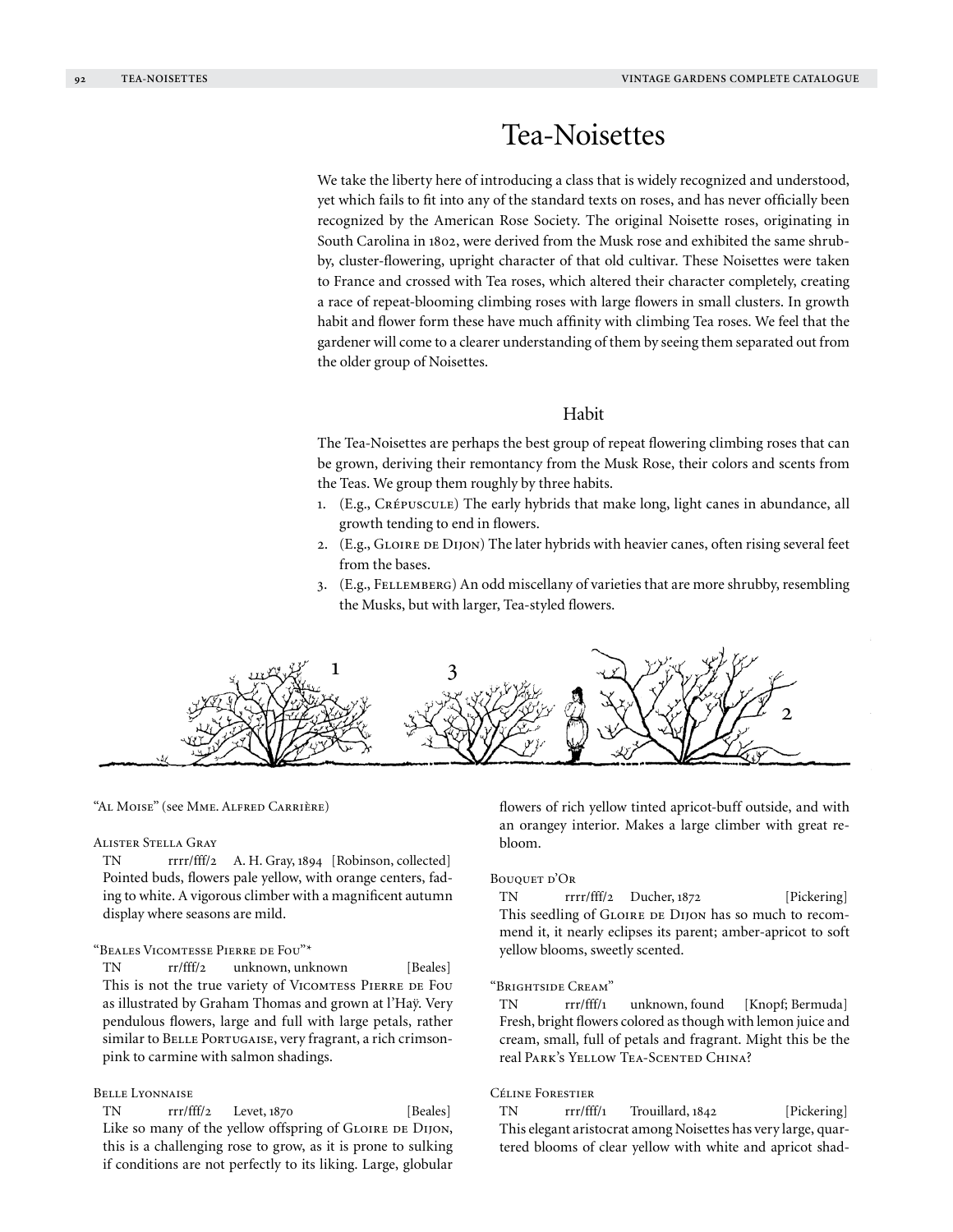ings. Fruity scent. Can make a rather stout, self-supporting shrub.

### **CHROMATELLA**

[CLOTH OF GOLD, "SHERMAN ROSE"]

TN rrr/fff/2 Coquereau/Vibert, 1843

 [Grate; Cooper Adobe] Large globular flowers, clear yellow to lemon-yellow to cream, strongly Tea-scented with a musky undertone. Graygreen stems and olive-gray foliage.

## Comtesse de Noghera

TN rrr/fff/1 Nabonnand, 1902 [SJHRG] We are not at all certain of the correctness of this name, especially as it appears to have been a shrub, not a climber. We place this with the Dijon style Tea-Noisettes with which it has the most in common; cupped, buttoned flowers of soft orangey-apricot tinted peach.

### **CRÉPUSCULE**

TN rrrr/fff/1 Dubreuil, 1904 [unknown] Golden-orange fading to apricot, very vigorous but not heavily caned. Flowers are small but of such rich coloring and so abundantly produced that they beat many larger flowered Tea-Noisettes hands down.

## DESCHAMPS

TN rrr/ff/3 Deschamps, 1877 [Pickering] This graceful shrub makes a good small climber as well with an abundance of flowers, soft rose pink to brilliant rose feathering to white at the petal bases. The tulip-shaped buds open to loose peonies of 3 to 4 inches across.

# Elie Beauvilain

TN rr/fff/2 Beauvilain, 1887 [unknown] A vigorous GLOIRE DE DIJON seedling with gently shaded salmon-pink flowers, full of petals, very remontant, though never repeating its massive spring display of bloom.

### Fellemberg

[Fellenberg]

TN rrrr/f/3 Fellemberg, 1835 [Robinson, collected] Double, cupped, bright crimson-magenta flowers in delightful sprays, recycling continuously through warm weather and cool. Rather like a tall, stout, China rose.

# "Georgetown Gateside Yellow"

TN rrr/fff/1 unknown, found [Robinson, found] Similar to CHROMATELLA, with the same grey-green stems and small thorns; flowers are large, soft lemon-yogurt colored with golden guard petals. Labeled SOLFATERRE by some, and we think that is a possible identity for it.

## Gloire de Dijon

TN rrr/fff/2 Jacotot, 1853 [Pickering] Soft amber-yellow to buff-pink flowers, depending on the weather, opening flat with a swirl of petals surrounding a central button eye. Very fragrant, very delicate. GLOIRE DE Dijon continues to challenge our gardening skills.

"Graton Beauty" (see "La Nymphe" in Noisettes)

### "Huntington Papillon"\*

TN rrr/fff/2 unknown, unknown [Huntington] Salmon blush flowers, bright pink on the reverse of the petals, are overlaid with coppery rose-pink. The blooms are large, globular in the bud, opening to a mass of quilled petals held loosely within. We had lost this variety some years ago but have it back now, in time to realize that this is not the original PAPILLON, a Climbing Tea, which has masqueraded for years in commerce as DUKE OF YORK.

### "Jacques Amyot" (see Jacques Amiot under Noisettes)

TN rrr/fff/3 Varangot, 1844 [Roseraie de l'Haÿ] A moderate, bushy shrub with rather large flowers for this style of Noisette. Clear pink with stark white at the petal bases, half-buttoned but showing stamens. Jacques Amyot was a Damask Perpetual, according to *The Old Rose Advisor,* very double of bloom like a ranunculus.

### Jaune Desprez

[Desprez à Fleurs Jaunes]

TN rrr/fff/1 Desprez/Sisley, 1830 [HRG] Small amber-buff pompons with button eyes; flower color is greatly affected by weather, ranging from yellow-apricot to nearly cream, the spring and fall displays being particularly colorful.

### Kaiserin Freidrich

["Mme. Creux"]

TN rrr/ffff/2 Drögemüller/Schultheis, 1889

dependently scattered about the petals. Fruity Tea scent.

 [Sangerhausen; SJHRG] In Brent Dickerson's *The Old Rose Advisor* is a portrait of this rose that is surprisingly accurate in coloring, surprising because it is such a remarkable blend of peach pink and primrose yellow, in which the two colors are equally and in-

#### **LAMARQUE**

["California Lamarque"]

TN rr/fff/2 unknown, unknown

[Robinson; Korbel]

This early Tea-Noisette has been grown for many years in the West under that name; lemon-white with a greenish center, large, fragrant, and very shapely flowers.

### LEY'S PERPETUAL

TN rrr/fff/2 unknown, unknown [Beales] Still shrouded in mystery, little is known about the origin of this rose. Clearly a Tea-Noisette with much affinity to the Dijon group; flowers of strong Tea scent, scrolled and very full, ivory cream in the bud, opening rich canary yellow.

# "Manchester Guardian Angel"

TN(N) rrrr/fff/1 unknown, found [Demits; HRG] Very large to massive heads of semi-double white blooms; penetrating fragrance; almost never without flowers. The habit is extremely vigorous and upright to 12'. We have moved this from the Noisettes because of its extreme vigor,